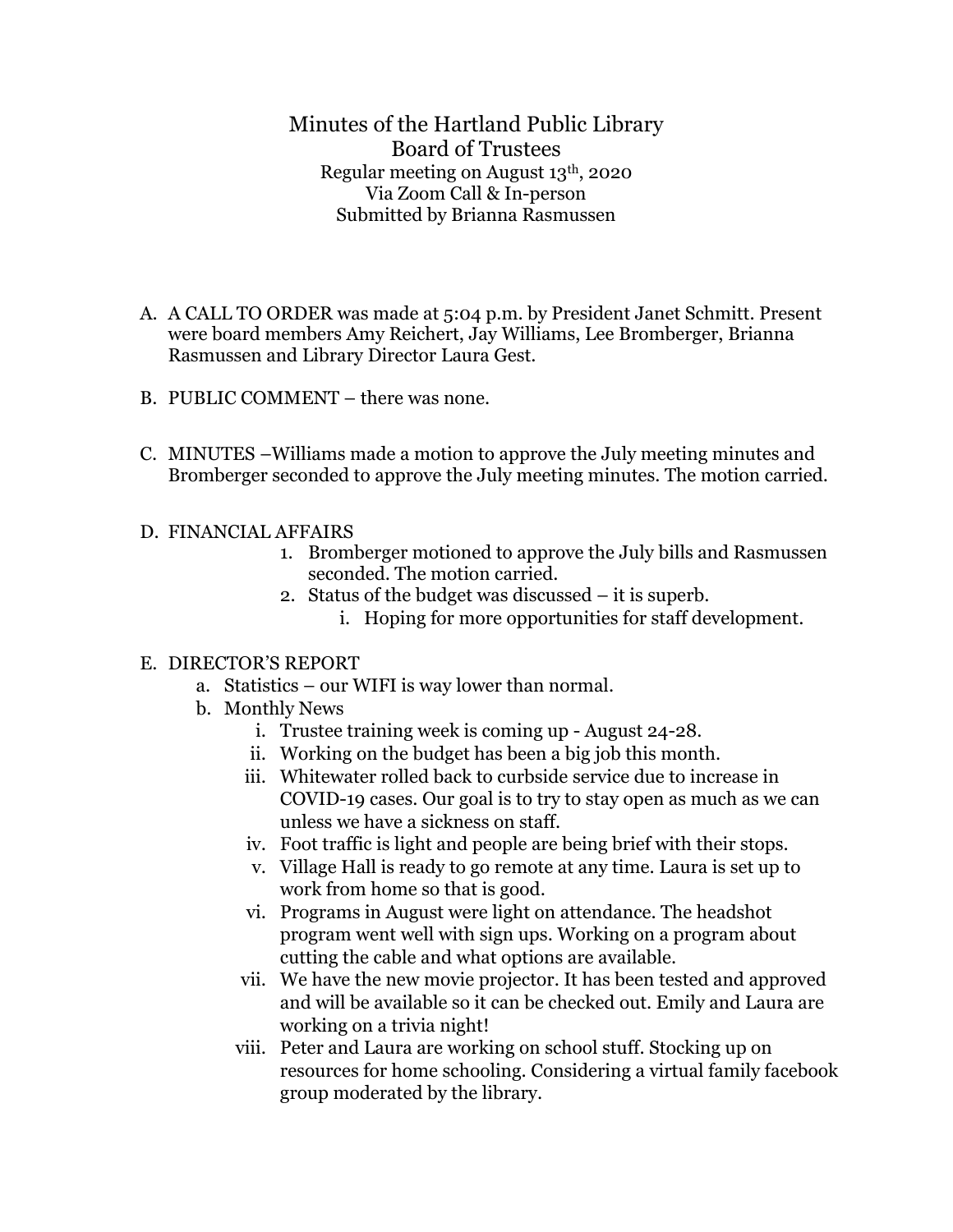- ix. Laura bought 5 more hotspots that can be used.
- x. Summer reading is over. Appreciate Peter's extra work in providing the paper copy of the reading program.
- xi. Tagging is close to being done just a small section left to tag! Very exciting.
- xii. It's time to start thinking of Santa and the potential of him doing a Zoom. Teaser trailer. Laura will start working on and touch base with Peter on the technological side of it.
- xiii. Emily has been taken on as the full time Engagement Librarian. Started full time on August 1st. Truly a difficult decision with some great candidates.
- xiv. Will be closing early for a full staff meeting for August  $25^{\text{th}}$  purchased a speaker through bridges on Customer Service. Will come out of bridges grant.
- xv. Staff appreciation party working through options and thoughts.
- F. OLD BUSINESS there is none.

## G. NEW BUSINESS

- a. Act/Approve Plan for School Closures
	- i. Discussed the plan for if schools closed.
- b. Act/Approve Staff Appreciation Plan
	- i. Paid time off for some of the part-time employees who worked and helped with tagging up to 20 hrs a week.
- c. Discuss 2021 Library Budget
	- i. Looked through and looks good.
- d. Act/Approve Library Staff Pay increases
	- i. Bromberger motioned to move to a closed session per WI stat. 19.85(1)(c): considering employment, promotion, compensation or performance evaluation date of any public employee over which the governmental body has jurisdiction or exercises responsibility. For the purpose of staff evaluation. Following closed session, the Library Board may either adjourn or reconvene in open session if there is any action to be taken in open session other than adjournment.
	- ii. Vote to move to closed session
		- 1. Rasmussen Yes
		- 2. Reichert Yes
		- 3. Williams Yes
		- 4. Schmitt Yes
		- 5. Bromberger Yes
	- iii. Vote to move out of closed session.
		- 1. Bromberger Yes
		- 2. Rasmussen Yes